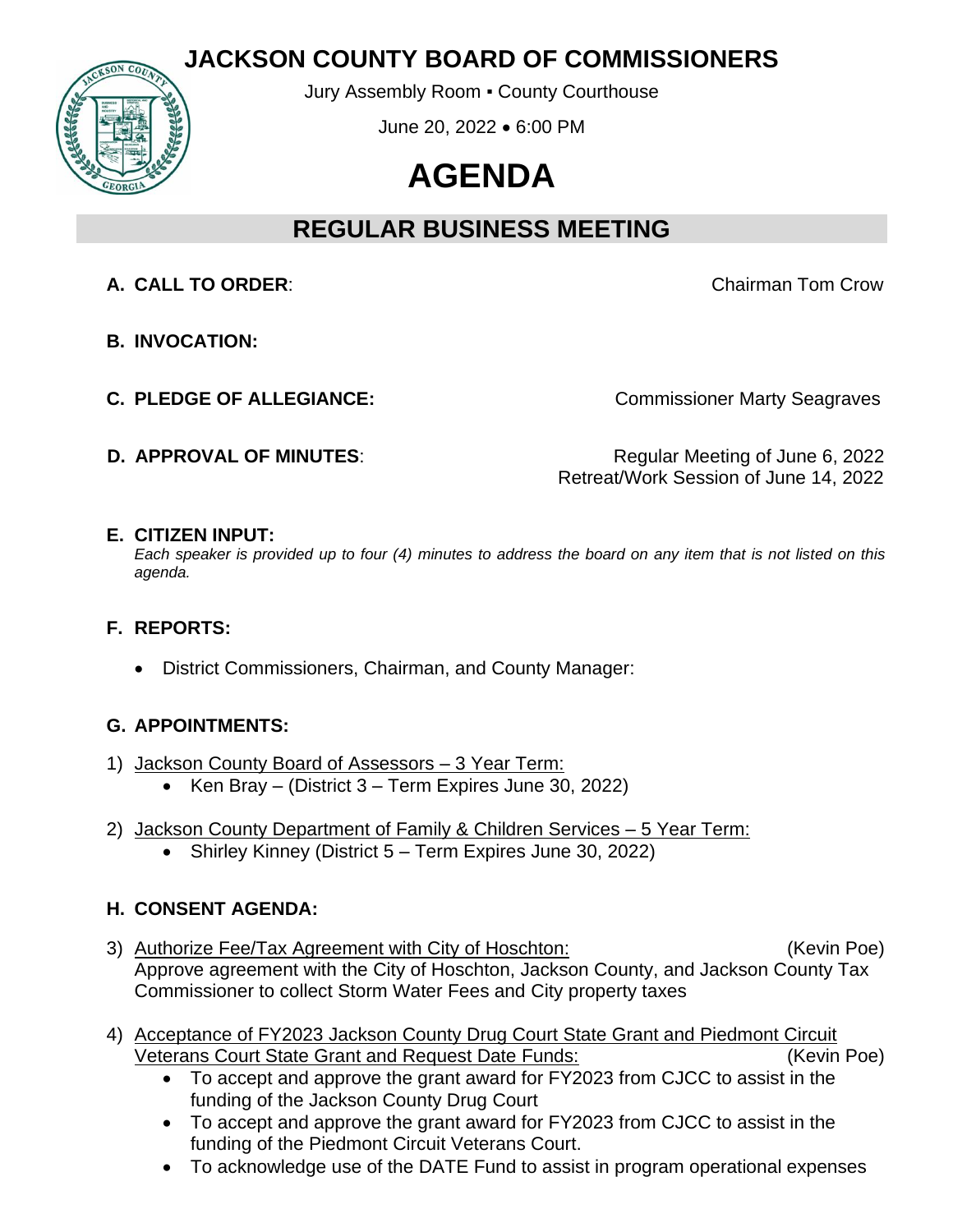- 5) FY2023 Capacity Agreement with Georgia Department of Corrections: (Kevin Poe) Authorize approval of the FY2023 Capacity Agreement with the Georgia Department of Corrections relative to State inmates being housed in the Jackson County Correctional Institute
- 6) Purchase New Cardiac Monitors/Defibrillators: (Kevin Poe) Award the bid for the purchase of new Cardiac Monitors/Defibrillators to Zoll in the amount of \$624,447.87; and allocate ARPA funds that have been rolled over into the EMS budget to cover this expense
- 7) Consider Granting Utility Easement to City of Hoschton: (Kevin Poe) Consider granting a Utility Easement to the City of Hoschton for a proposed pipeline and effluent structure on Indian Creek in Sells Mill Park

# **I. NEW BUSINESS:**

- 8) Creation of a Street Light Special Tax District for Webb Estates Subdivision:(Jamie Dove) Authorize the creation of a special tax district for street lights for "Webb Estates" **Subdivision**
- 9) FY2022 Expanding Access to COVID-19 Vaccines via the Aging Network (VAC5) Contract with the Northeast Georgia Regional Commission: (Gina Roy) Approve and authorize the Chairman to sign the FY 2022 Expanding Access to Covid-19 Vaccines (VAC5) Contract with the Northeast Georgia Regional Commission in the amount of \$6,609.94
- 10)Consider Increase in Annual Allocation to the Jackson County Certified Literate Community Program: (Kevin Poe) Approve an additional allocation of \$16,500; making the total allocation for FY 2022 \$33,000

# **J. ZONING RELATED BUSINESS:**

#### **New Business:**

11)MA-22-0106 – Genuine Mapping & Design, LLC (Ben Drerup), 9615 Hwy. 53, Braselton, GA; 15.90 acres; change the Future Land Use Map from "Residential" to "Commercial" for a self-service storage facility. (Map 118/Parcel 024)

| <b>Planning Staff Recommendation:</b>      | Denial |
|--------------------------------------------|--------|
| <b>Planning Commission Recommendation:</b> | Denial |